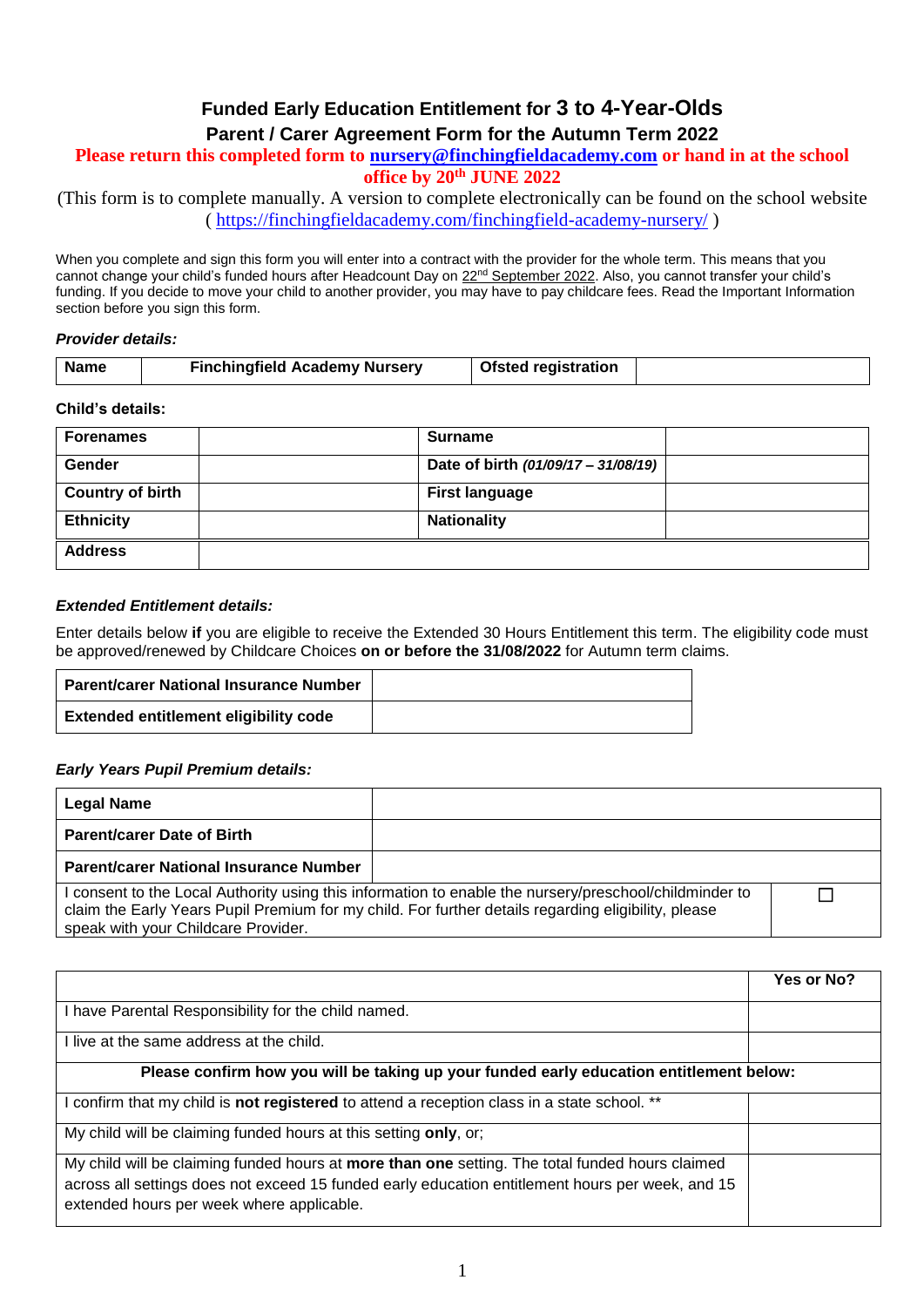|                                                  | Weeks (14<br>Maximum) | <b>Universal Hours</b> | <b>Extended Hours</b> |
|--------------------------------------------------|-----------------------|------------------------|-----------------------|
| Funded Hours and weeks claimed at this setting:  |                       |                        |                       |
| <b>Non-funded childcare at this setting:</b>     |                       |                        |                       |
| Funded Hours and weeks claimed at other settings |                       |                        |                       |
| Non-funded childcare at other settings:          |                       |                        |                       |

| I understand and consent to the personal information I have provided on this form to be shared with local authority<br>and Department for Education for the purpose of confirming my child's eligibility and enable this provider to claim<br>the entitlement on behalf of my child. Before signing please read the important information below/on the |  |      |  |
|--------------------------------------------------------------------------------------------------------------------------------------------------------------------------------------------------------------------------------------------------------------------------------------------------------------------------------------------------------|--|------|--|
| back of this form                                                                                                                                                                                                                                                                                                                                      |  |      |  |
| Signed: Parent / carer                                                                                                                                                                                                                                                                                                                                 |  |      |  |
| <b>Please print name</b>                                                                                                                                                                                                                                                                                                                               |  | Date |  |
| Signed: Childcare provider                                                                                                                                                                                                                                                                                                                             |  |      |  |
| Please print name                                                                                                                                                                                                                                                                                                                                      |  | Date |  |

# **Important information**: **Please Read in Full**

## **The universal entitlement**

As a parent / carer of a child aged 3 to 4 years old, you can take up to 15 hours of funded early years provision per week. This is known as your child's Funded Early Education Entitlement (FEEE).

You need to fill in this form to tell us how you wish to take up the FEEE. We will use it to show that your child is accessing their FEEE with this provider. We will also use evidence of your child's identity and date of birth. This is because the provider will be claiming funding from Essex County Council.

## **The extended entitlement for working parents**

You may get an extra 15 hours of childcare per week if you are an eligible working parent. This would be over 38 weeks during term time. Providers may choose how flexibly they offer this entitlement. But provider(s) may claim a maximum of 210 hours for the Autumn Term 2022. Please complete the details on the form if you are claiming the extended entitlement.

Please note, all new claims for Extended Funding must be approved or reconfirmed by HMRC on or before the 31/08/2022 to receive the extended funding hours for the Autumn 2022 term. ECC is unable to override this deadline date.

## **Early Years Pupil Premium**

Three and four-year-old children who get the FEEE might be able to get the Early Years Pupil Premium (EYPP). The EYPP gives providers extra money. They can use it to support children's learning and development. If you are on benefits and think you may be eligible, please fill in the *Early Years Pupil Premium details* section of this form.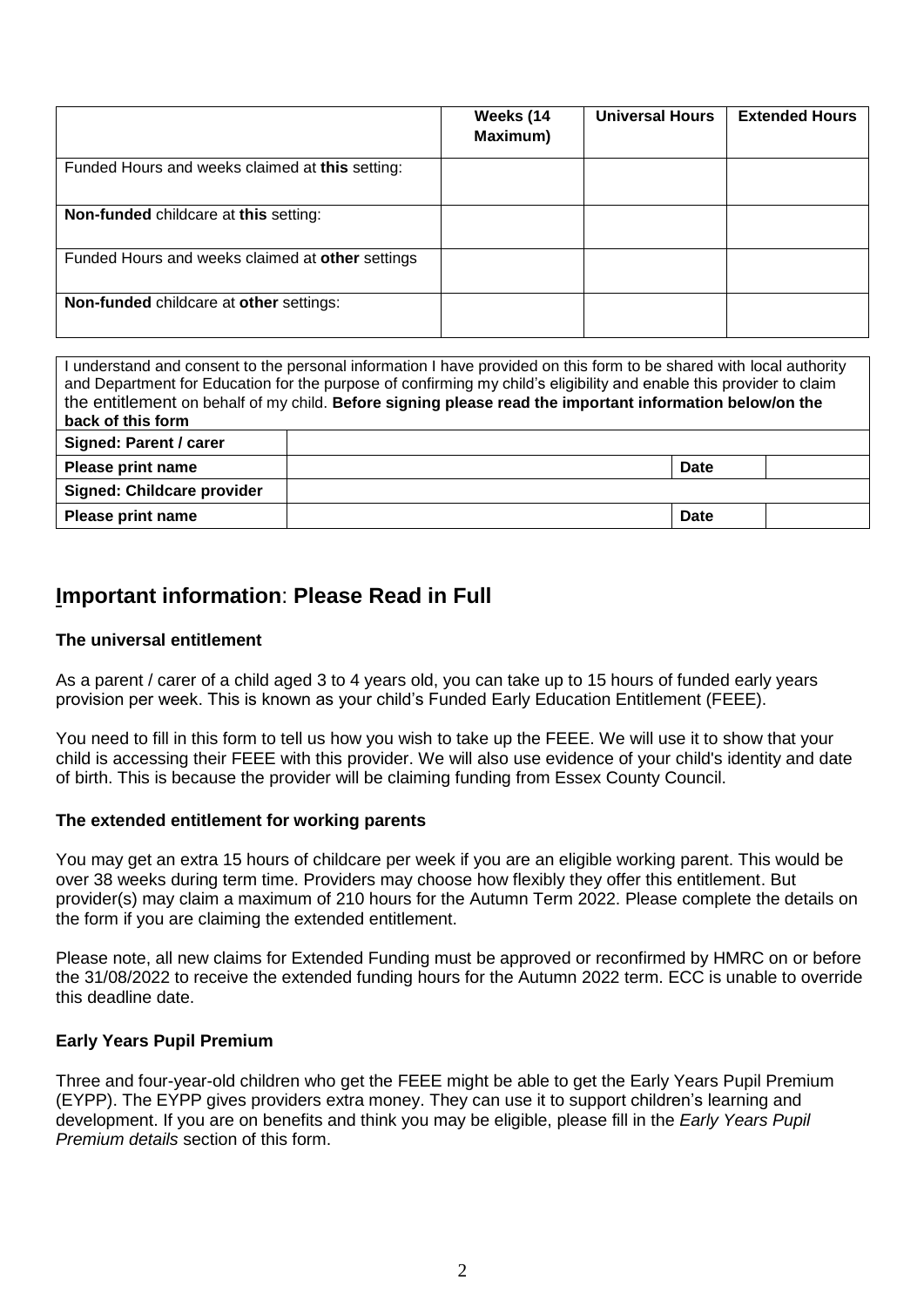# **Understanding the FEEE**

We make all calculations about your child's entitlement based on you taking:

- up to the maximum of 15 hours of childcare per week of the universal entitlement over 38 weeks during term time
- up to an additional 15 hours per week, if eligible, for the extended entitlement, over 38 weeks during term time

Some providers will allow you to take fewer hours per week, but over a longer period, for example 50 weeks, see above.

# **Splitting the hours between two, or more providers if eligible for the extended entitlement**

You can choose to split the extended entitlement hours between two or more providers. But you will need to agree the hours with each one. You can use a second or third provider if your chosen provider does not offer:

- the full 15 hours
- or 30 hours, if you are eligible

This means you can take up the remaining entitlement with a second or third provider.

The maximum number of FEEE hours per day that a provider can claim for your child is 10 hours. The most providers you can use in any one day is two.

If you have registered your child at two or more settings and the total hours you wish to access is more than your maximum entitlement, you must agree:

- with the providers how to split the funded hours
- how you will pay for the excess hours.

## **Additional charges**

If you are only accessing the FEEE, your provider should not ask you to pay extra.

Providers may charge for any goods or services, such as:

- meals
- optional extras
- additional hours of provision

But they should not do so as a condition of children accessing their FEEE. Also, you do not have to access more hours than those funded under your funded entitlement.

# **Starting school**

**\*\***You cannot claim FEEE if your child is due to start in a reception class at a state school. That means not a private or independent school. You may **not** claim FEEE during the 'phase in' period before your child starts in the reception class. Once registered in a reception class, children are not eligible for FEEE.

## **Understanding your agreement with your provider**

You must be clear about the terms and conditions of the agreement with your provider. This is important. They should give you a copy and it should tell you:

- your FEEE hours
- the cost of any extra hours
- extra chargeable activities you have chosen to take

Your entitlement will reduce if a provider is offering fewer than 38 weeks in a school year. For example, an independent school. This will be in line with the number of weeks offered.